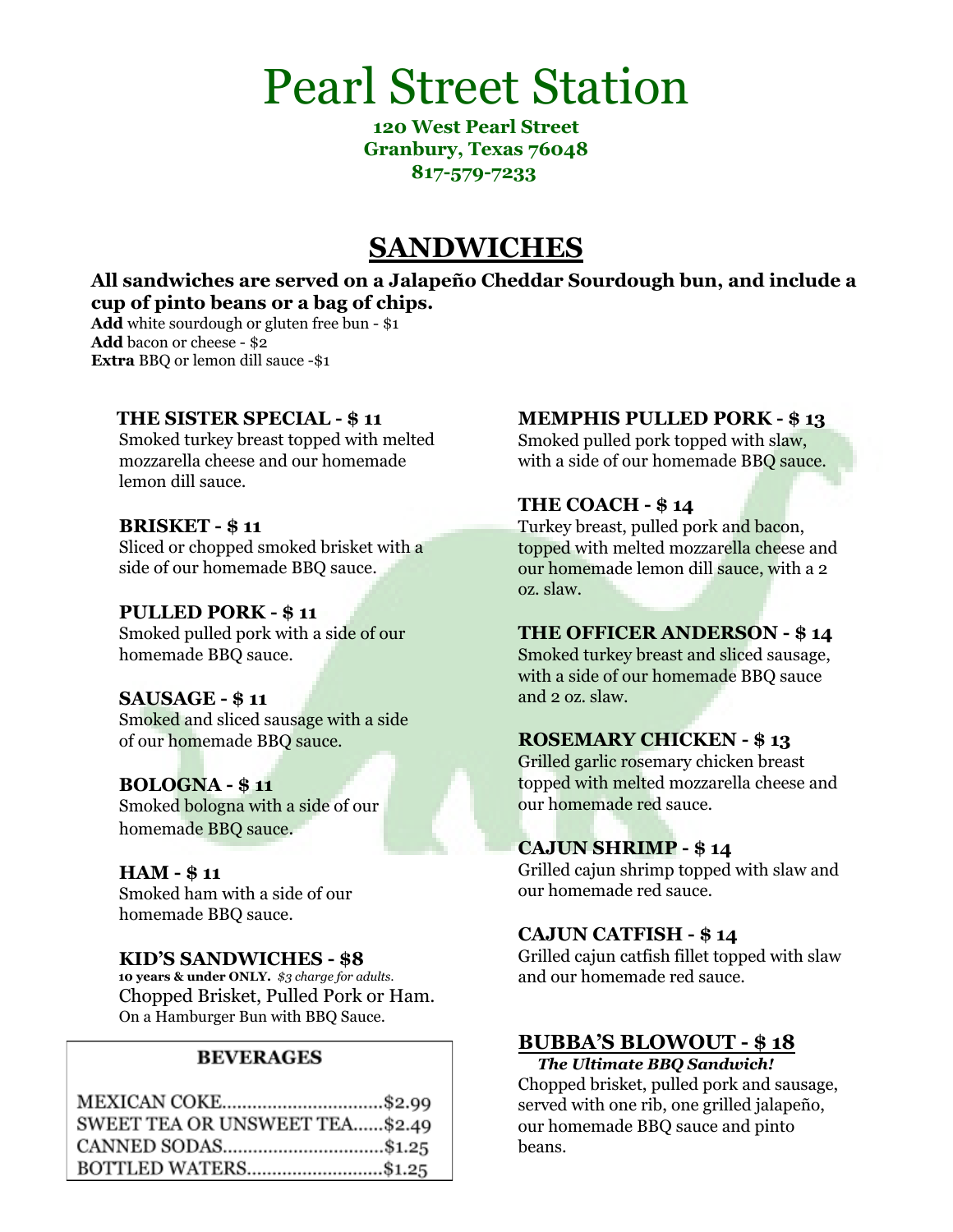# Pearl Street Station

#### **120 West Pearl Street Granbury, Texas 76048 817-579-7233**

### **MOUTH WATERING PLATES**

*\*Sorry, No Substitutions…..Served ONLY as Offered.*

### **1 MEAT PLATE - \$ 16 2 MEAT PLATE - \$ 19 3 MEAT PLATE - \$ 22**

Served with 2 sides, jalapeño toast, and our homemade BBO sauce.

#### **SMOKED MEATS SIDES**

Bologna

Sliced Brisket Turkey Pinto Beans Green Beans **Chopped Brisket Sausage Potato Salad White Rice** Pulled Pork Ham Slaw Chips

#### **RIB PLATE - \$ 20**

4 meaty, tender St. Louis ribs served with our homemade BBQ sauce, jalapeño toast and 2 sides.

### **THE FAT POTATO PLATE - \$ 13**

Baked potato with choice of Chopped Brisket or Pulled Pork, topped with cheese. Served with butter and sour cream, a side of pinto beans and our homemade BBQ sauce.

### **CAJUN GRILLED CATFISH PLATE - \$ 17**

Grilled cajun catfish fillet served with our homemade red sauce, jalapeño toast and 2 sides.

#### **SCREAMIN` SPICY CRAWFISH ETOUFFEE - \$ 18**

Crawfish etouffee served with white rice, pinto beans and jalapeño toast.

#### **THE RAFAEL SPECIAL - \$ 23**

Grilled cajun catfish fillet served over a bed of white rice, topped with crawfish etouffee. Served with pinto beans and jalapeño toast.

#### **KIDS PLATES…… \$ 10**

Choice of Chopped Brisket, Pulled Pork or Ham. Served with Pinto Beans or Chips. *For Ages 10 years & under Only.*

*\$3 charge for adults*

### **ADDITIONAL SIDES Sides**

**Not Included with Plates, can be added but not Substituted.**

| <b>TURKEY &amp; SAUSAGE</b> | <b>BAKED POTATO</b>            | Potato Salad - \$ 5     |
|-----------------------------|--------------------------------|-------------------------|
| <b>GUMBO</b>                | Served with butter, cheese and | Slaw - $$5$             |
| $80z - 85$                  | sour cream on the side         | <b>Green Beans - \$</b> |
| $160z - $10$                | \$8                            | Pinto Beans - \$4       |
| $320z - $20$                |                                | White Rice - \$4        |

**Chips - \$ 1.50 Green Beans - \$ 4 White Rice - \$ 4**